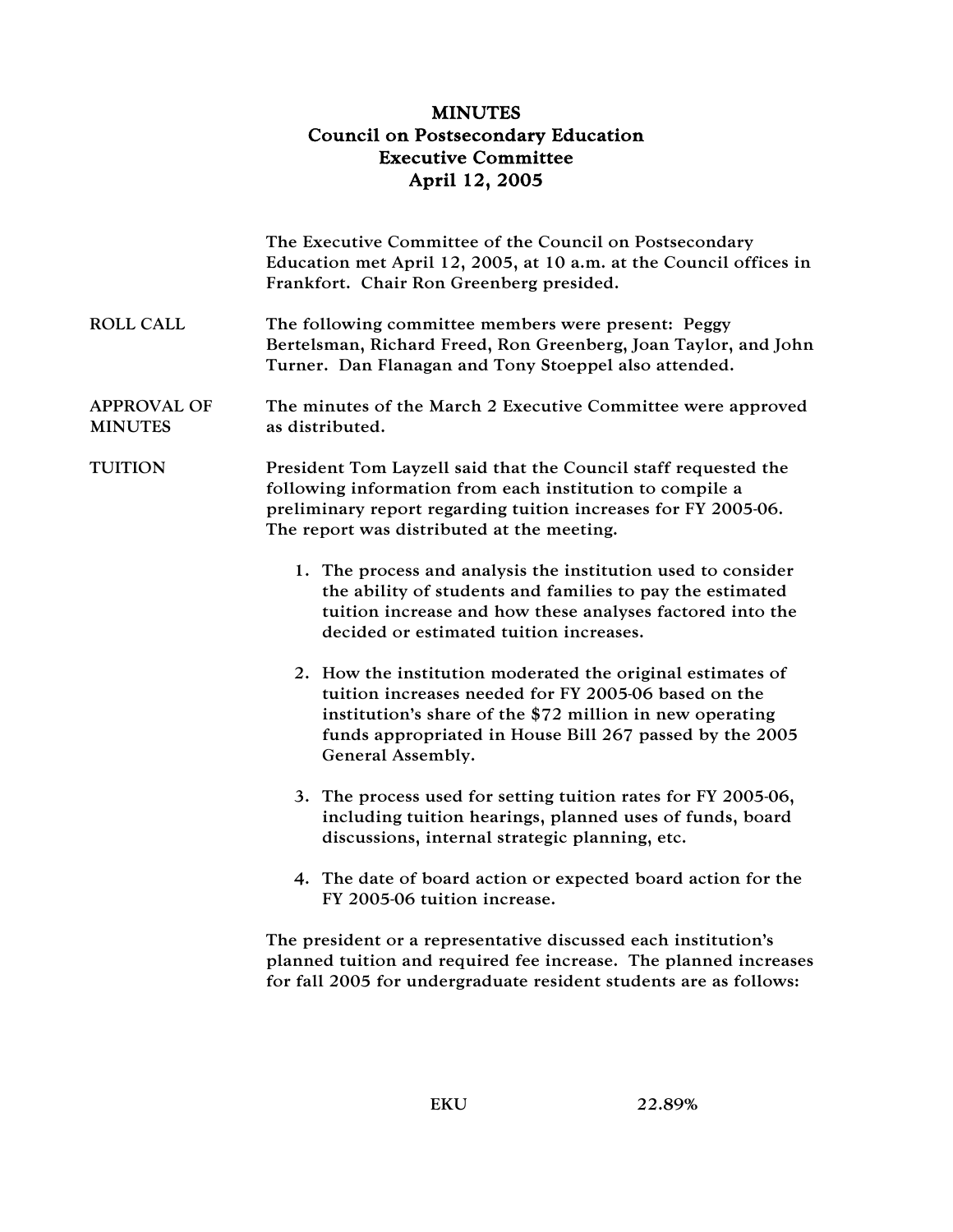| <b>KCTCS</b>        | 6.52%  |
|---------------------|--------|
| <b>KSU</b>          | 9.75%  |
| MoSU                | 12.50% |
| MuSU                | 10.84% |
| <b>NKU</b>          | 12.64% |
| UK (lower division) | 12.55% |
| UK (upper division) | 12.53% |
| UofL                | 9.75%  |
| WKU                 | 16.22% |

The tuition increases had been approved by the governing boards of EKU, KCTCS, and UK. The other governing boards were expected to take action at their next planned meeting.

The original recommendation going to the EKU board was a 12.8 percent increase. Prior to the April 12 board meeting, the Finance and Planning Committee of the EKU board met to further discuss the tuition increase and concluded that, in order to move the university forward and to address in a more significant way the critical needs of the university as set forth in the budget-tuition guideline discussions, it was necessary to increase the tuition to a greater level. The committee recommended, and the full board approved, a 22.89 percent twoyear tuition increase.

Kentucky State University plans to increase student charges for the spring semester (a mid-year increase) in FY 2005.

Western Kentucky University plans to increase student charges for the spring semester (a mid-year increase) in FY 2005 and FY 2006. At its April 30, 2004, meeting the board set tuition and fee increase rates for 2004-05, 2005-06, 2006-07, and 2007-08. The increase rates for 2006-07 and 2007-08 are set at 5 percent. In addition to a four-year tuition schedule, the board also approved a four-year tuition prepayment program, the only one in the Commonwealth, and multiple payment plans for each year.

Mr. Greenberg thanked the institutions for their presentations and applauded them for maintaining the tuition levels at the lowest quartiles among Kentucky's competitive institutions.

President Layzell said that the Council staff will prepare for the May Council meeting a more extensive analysis of the process used by the institutions in setting tuition rates. At that meeting, the staff will present recommendations for Council consideration on the tuition rates that have been acted upon by the governing boards or are planned to be acted upon at their next meeting. The staff also will present a recommendation regarding the tuition-setting process.

ENDOWMENT MATCH RECOMMENDATION: The staff recommends that the Council's Executive Committee approve Morehead State University's plan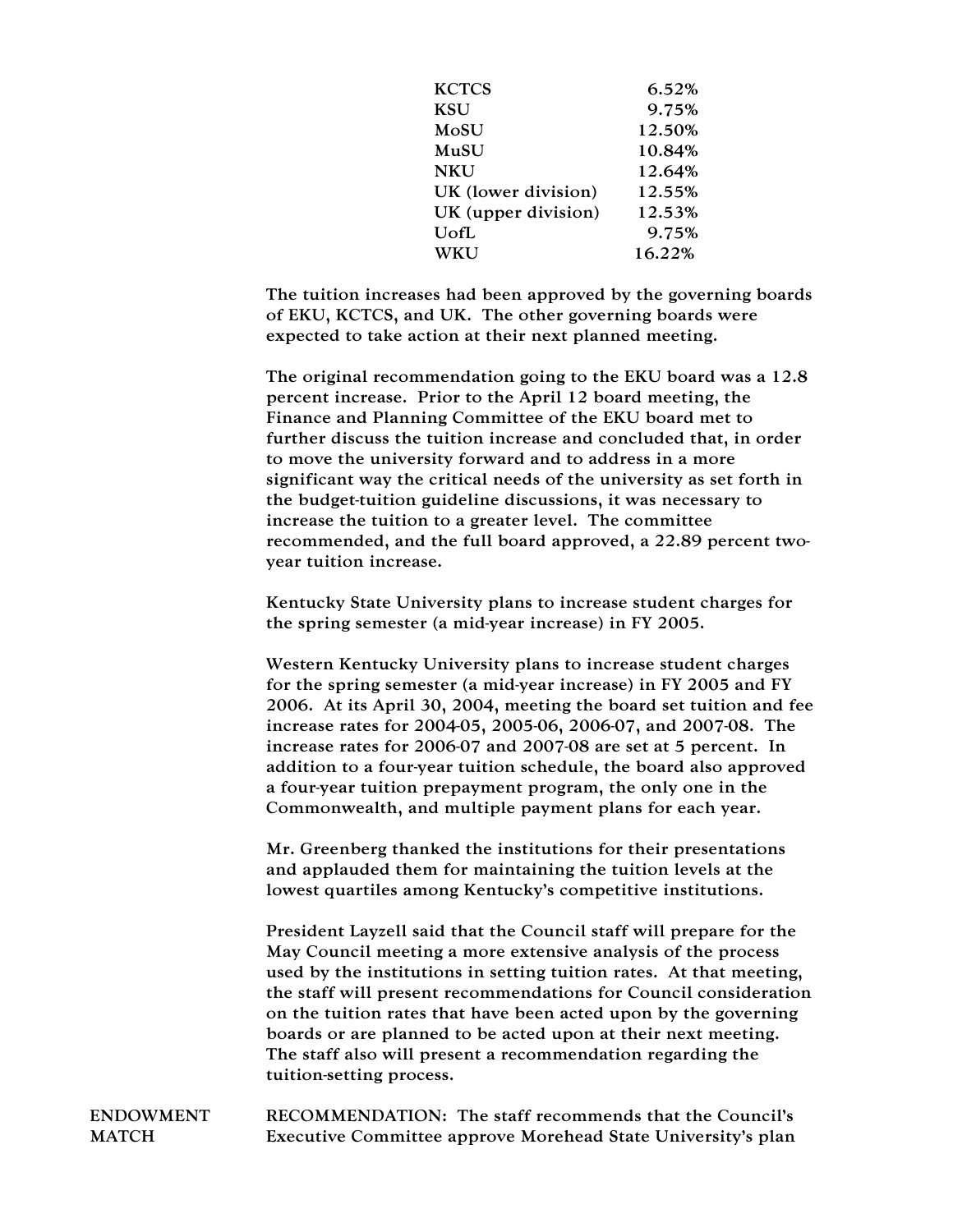| <b>PROGRAM</b><br><b>APPLIED</b>                                       | for conducting applied research in the creative arts.                                                                                                                                                                                                                                                                                                                                                                                                                                                                                                               |
|------------------------------------------------------------------------|---------------------------------------------------------------------------------------------------------------------------------------------------------------------------------------------------------------------------------------------------------------------------------------------------------------------------------------------------------------------------------------------------------------------------------------------------------------------------------------------------------------------------------------------------------------------|
| <b>RESEARCH</b><br><b>REQUEST</b>                                      | President Layzell said that at its March meeting the Council took<br>action to delegate approval authority to the Executive Committee<br>for applied research programs pursuant to new Endowment<br>Match Program guidelines to accommodate timely distribution of<br>funds.                                                                                                                                                                                                                                                                                        |
|                                                                        | MOTION: Ms. Bertelsman moved that the recommendation be<br>approved. Mr. Turner seconded the motion.                                                                                                                                                                                                                                                                                                                                                                                                                                                                |
|                                                                        | VOTE: The motion passed.                                                                                                                                                                                                                                                                                                                                                                                                                                                                                                                                            |
| <b>COUNCIL</b><br><b>CAPITAL</b><br><b>IMPROVEMENTS</b><br><b>PLAN</b> | RECOMMENDATION: The staff recommends that the Council's<br>Executive Committee approve the Council's 2006-12 Capital<br>Improvements Plan to be submitted April 15, 2005, pursuant to<br>KRS 7A.120(3), to the Capital Planning Advisory Board.                                                                                                                                                                                                                                                                                                                     |
|                                                                        | President Layzell said that in odd-numbered years each state<br>agency must submit information about its facilities and facilities-<br>related needs to the Capital Planning Advisory Board. The<br>individual agency plans are used to develop a comprehensive<br>statewide capital improvements plan. He said that technology is<br>the primary capital resource included in the Council's plan.<br>Current technology is dated and upgrades are needed to support<br>the current program demands and to meet the goals of House Bill<br>1 and the public agenda. |
|                                                                        | MOTION: Ms. Taylor moved that the recommendation be<br>approved. Mr. Turner seconded the motion.                                                                                                                                                                                                                                                                                                                                                                                                                                                                    |
|                                                                        | VOTE: The motion passed.                                                                                                                                                                                                                                                                                                                                                                                                                                                                                                                                            |
| <b>CEO REPORT</b>                                                      | The Committee on Equal Opportunities met in March to review<br>its approach to developing a new statewide equal opportunities<br>plan. The CEO decided to extend the 1997-2002 statewide equal<br>opportunities plan until the U.S. Office for Civil Rights informs<br>Kentucky of its status regarding the partnership agreement.                                                                                                                                                                                                                                  |
| <b>STRATEGIC</b><br><b>PLANNING</b><br><b>UPDATE</b>                   | An update on the 2004-05 strategic planning process was<br>included in the meeting materials. The staff will bring back to<br>the Council for final approval in July: (1) final edits to the public<br>agenda; (2) campus action plans for each of the public<br>institutions, the independent sector, and the Council; and (3) an<br>accountability framework and key indicators for tracking<br>systemwide and institutional progress toward the advancement of<br>the new public agenda and House Bill 1 goals.                                                  |
| <b>IEG SPRING</b><br><b>BOARD</b><br><b>DEVELOPMENT</b>                | Plans are underway for the second spring board development<br>seminar sponsored by the Institute for Effective Governance.<br>This year's theme is "Why It All Matters: Perspectives From Those                                                                                                                                                                                                                                                                                                                                                                     |